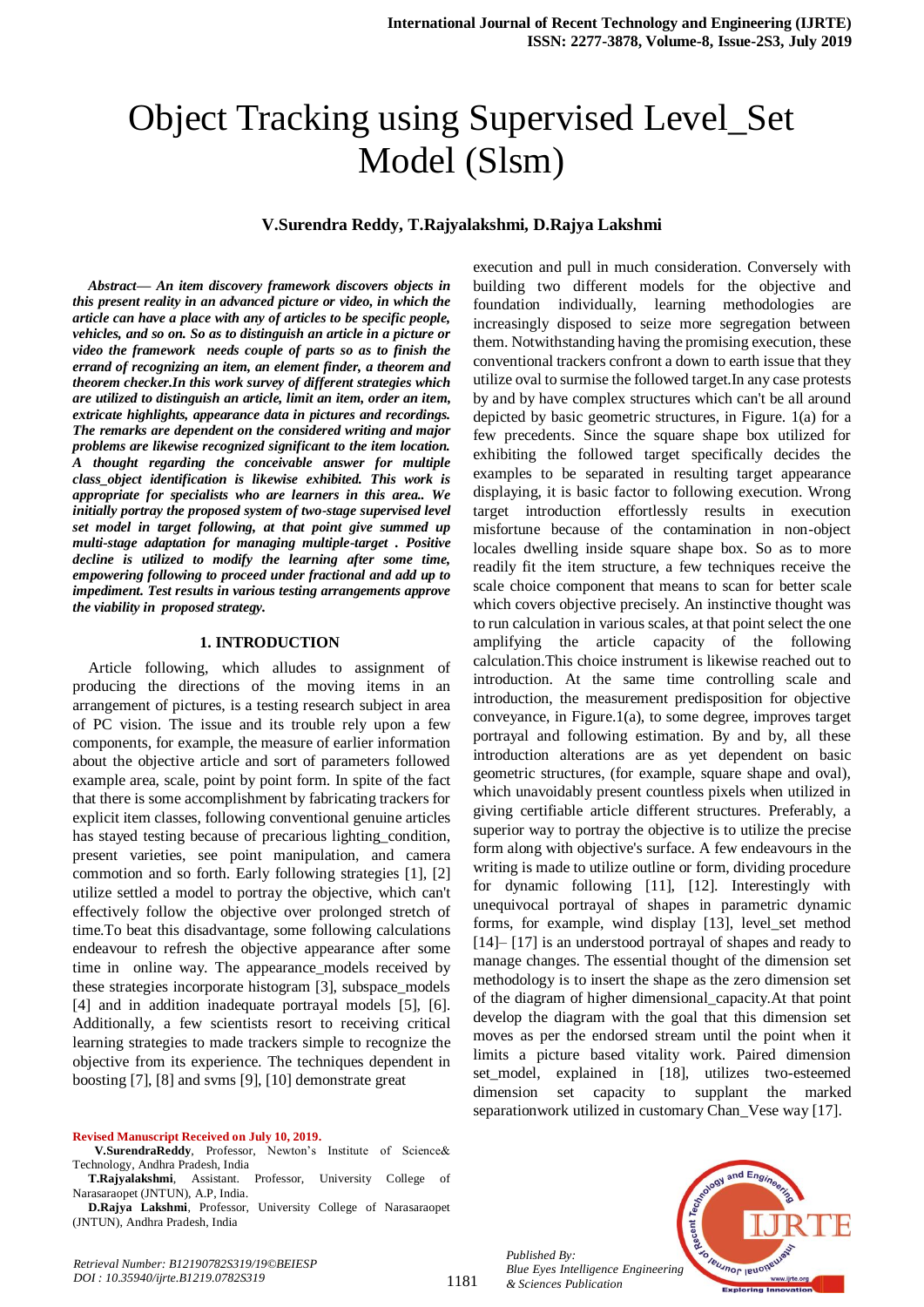Since it maintains a strategic distance from the re-instated procedure of the dimension set capacity in every cycle and additionally the awkward numerical acknowledgment, it extraordinarily enhances computational effectiveness and thus is increasingly appropriate for following assignments. All things considered, from an execution point of view, the parallel dimension set model increasingly disposed to portion out the locale with reliable power, like the limit division technique. However, as of late, a few works have been introduced to visual following, presenting the earlier target information in a dimension formalism is yet difficult, since dimension set structure goes for ideally gathering areas whose picture elements has comparative element marks.This made troublesome for some ways to deal with dependably section and track genuine world, multi-mode protests before perplexing, jumbled foundations.

We explain here administered level model for certifiable items shape following. Instead of working with power predictable course, the bend advancement in supervised mode level set was target-arranged and directed by information of the explicit focuses in following application. Boosting\_approach utilized in online development of objective appearance show because of its solid capacity in recognizing the objective. At that point the educated target display is fused to demonstrate the dimension set form probabilities by Bayesian\_way, driving the bend meet to the hopeful locale with most extreme probability of being followed target. At long last, examples extricated from precise target area are nourished back to the boosting method.We utilize positive decline rate to change objective learning after some time, that empowers following to proceed under incomplete and add up to impediment. We right off the bat portray the proposed automate in two\_stage supervised level set model in single target following, whose starter results likewise introduced in earlier meeting paper [19]. At that point we oddity propose the summed up multi-stage supervised level set model in managing multiple targets. Figure.1(b-g) demonstrates following instances of our strategy in different testing cases.

## **2. WRITING SURVEY**

 $\Box$  In complexity to now-a-days trackers that utilization bouncing\_box to determine the followed target.

Support Vector Machine algorithm utilized is here.

 $\Box$  In regular dimension models just stresses the territorial power consistency and don't think about priors.

Unfit to follow effectively quite a while.

 $\Box$  They continued with online procedure, histogram techniques and so forth.,.

# **3. PROPOSED TECHNIQUE & RESULTS**

We represent an administered model for certifiable articles form following. Instead acting towards force reliable bearing, the bend development of supervised level set model is goal-situated and regulated by information of explicit focuses in following usage. Boosting method was utilized in online development of objective appearance show because of its solid capacity in recognizing objective from experience. At that point the educated target show is consolidated to display the dimension set form by Bayesian\_way, driving the bend

meet to applicant district with greatest probability for being followed target. At long last, examples extricated from exact target area are encouraged back to this technique. We utilize decline rate in modifying the objective learning after some time, that empowers following in proceeding under halfway and add up to impediment.We initially portray the motorize of two-stage SLSM in single following, in which starter results are additionally displayed in the earlier paper [19]. At that point we oddity proposed summed up multiple-stage SLSM in managing multiple-target following. Figure.1(b-g) demonstrates following instances in our strategy in different testing cases.

*Stage\_1:* Utilize the calculation called SLSM.

*Stage\_2:* This strategy extricates precise shapes of objective as following item.

*Stage\_3:* Accomplishes better depiction of non-inflexible item which decreases foundation contamination.

*Stage\_4:* SLSM could guarantee progressively precise assembly in correct item of following applications.

*Stage* 5: This strategy has been actualized on single target succession utilizing two stage SLSM technique.

*Stage\_6:* Setting of following, we defined the bend advancement in SLSM by explicit information of objectives we need in tracking, that was studied in web based boosting way.

*Stage\_7:* Interestingly with regular power consistency dimensionmethods,our method was object based and can increasingly precise assembly to correct focuses in following applications.

*Simulation Analysis:*



(a) Building video frame

video frame 23  $(b)$ 



191 video frame 125  $(d)$ video frame  $(c)$ 



1182

*Published By:*

*& Sciences Publication*